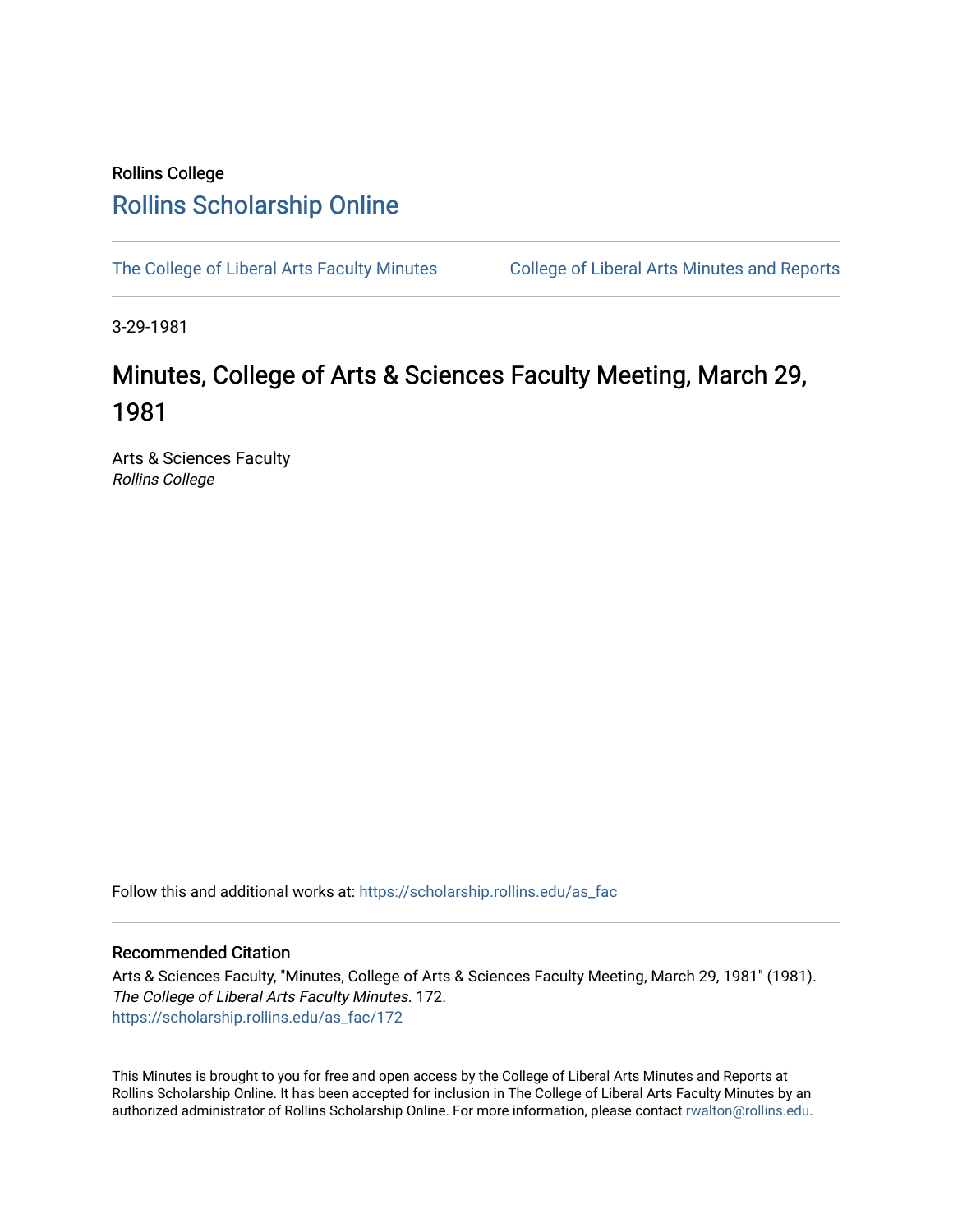# MEMORANDUM

- From: Dr. Joseph Mulson Secretary of the Faculty
- To: Faculty Members

Copies To: College Archives

Date: April 21, 1982

" Subject: Date: Minutes of the meeting of the faculty of "The College". March 29, 1982 Place: Crummer Auditorium

The meeting was called to order at 4:07 PM by Dr. Edge, Chair of the Faculty. There were 60 voting members in attendance.

The minutes of the February 15, 1982 meeting were accepted as distributed.

### ANNOUNCEMENTS AND REPORTS:

Dr. Roland Goddu, Dean of the College:

Dr. Goddu briefed the faculty on the status of the Athletic Department evaluation meetings of Mr. Klusman.

#### BUSINESS:

Motions by the Committee on Standards:

Dr. Goddu moved motion 1. a). It was seconded. The motion reads as follows:

Be it resolved that, if a student is readmitted to the College, he or she will be readmitted in good standing.

The motion passed.

Dr. Beer moved motion 1. b). It was seconded. The motion reads as follows:

Be it resolved that the College, and the School of Continuing Education, adopt the 4-point grading system and eliminate the 12-point system. We recommend that this system be considered by all other programs.

The discussion made clear that there would be no change in the course grades given by the instructors. They would still be letter grades, including plus and minus. The change would be on the transcript where these grades will be interpreted in the 4-point system only.

The motion passed.

Motion by the Special Programs Committee:

Dr. Lima moved motion 2. It was seconded. The motion reads as follows:

Be it resolved that the Foreign Language Department be authorized to establish a Summer Overseas -Program in Madrid Spain, beginning in 1983 and offering courses for academic credit.

The motion passed.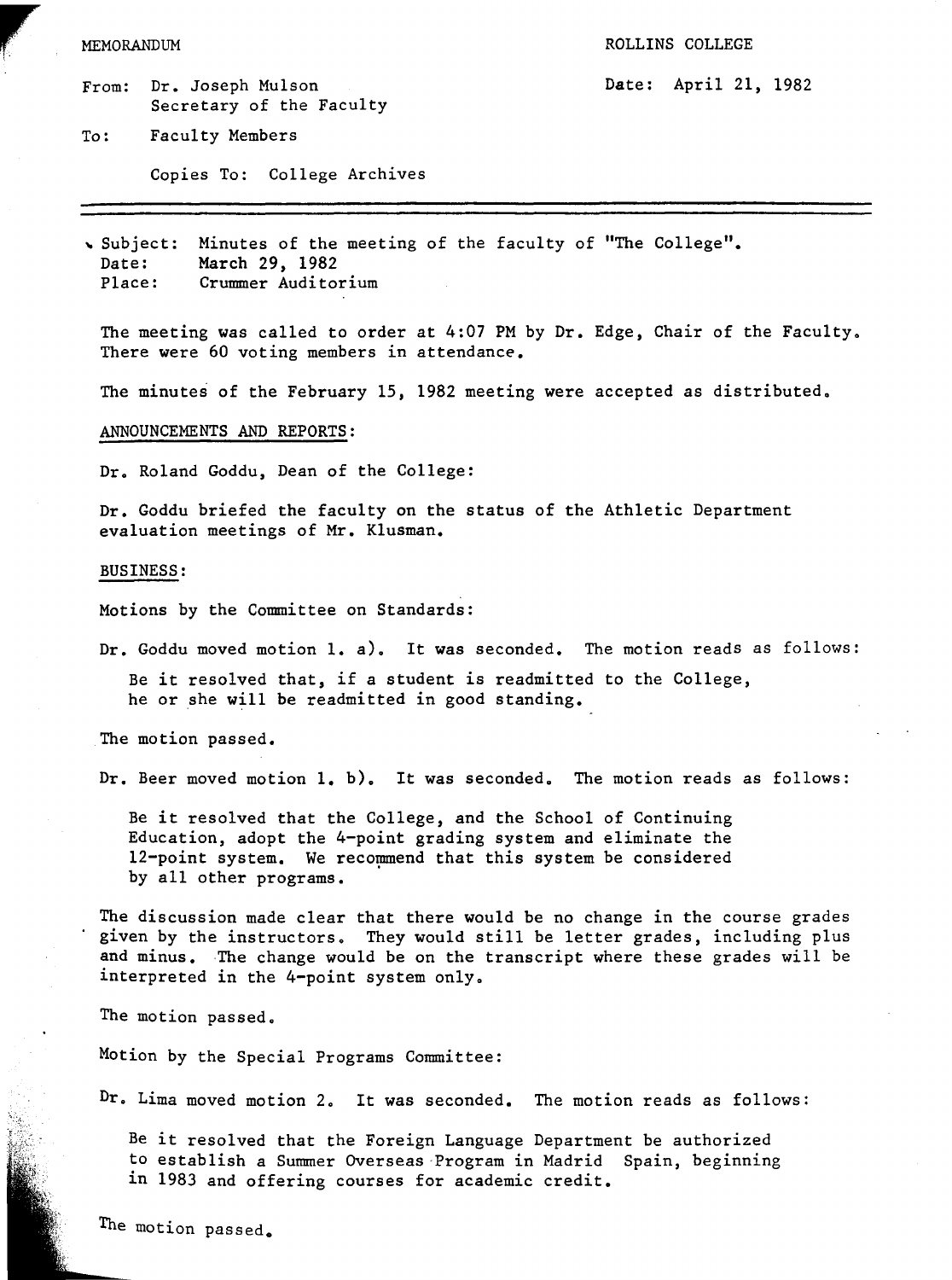Motions by the Curriculum Committee:

Dr. Beer moved sections 3. a), b), and c).

They were seconded.

**reduced** 

The motion reads as follows:

- Be it resolved that:
	- a) Effective immediately, no students will be admitted to the current degree programs offered by the School of Continuing Education.
	- b) Students who enrolled prior to summer term 1982 in a degree program offered by the School of Continuing Education will be given an appropriate amount of time to finish their degrees under the regulations and requirements stated in the 1981-82 School of Continuing Education Catalog.
	- c) Effective June 1982, the School of Continuing Education will be called The Rollins College Division of Continuing Education.

The motion passed.

Dr. Beer moved section 3. d). It was seconded. The motion reads as follows:

Be it resolved that:

The Rollins College Division of Continuing Education introduce in fall 1982 a new curriculum leading to the Bachelor of Arts degree. To be eligible for the Bachelor of Arts degree under the new curriculum a student must complete the following general requirements:

- 1. Residence Requirement: The last nine courses and nine course units for the Bachelor of Arts must be taken in residence at Rollins College.
- 2. Grade Requirement: Students must earn a minimum academic average of 2.0 (C) on a 4 point scale for all courses taken at Rollins College.
- 3. Credit Requirement: Thirty-five courses and thirty-five course units are required for graduation.
- 4. General Education Requirements: Students must complete the General Education Requirements specified in The Rollins College Division of Continuing Education Catalog for 1982-83.
- 5. Major Requirements: Students must satisfactorily complete the courses required by the major department or interdisciplinary major committee. The number of courses required for the major may vary between 12 and 14.
- 6. Minor Requirements: Students may elect to take an optional minor, composed ot 6 to 8 courses.
- 7. Electives: Electives may be taken to complete the course and course units graduation requirement.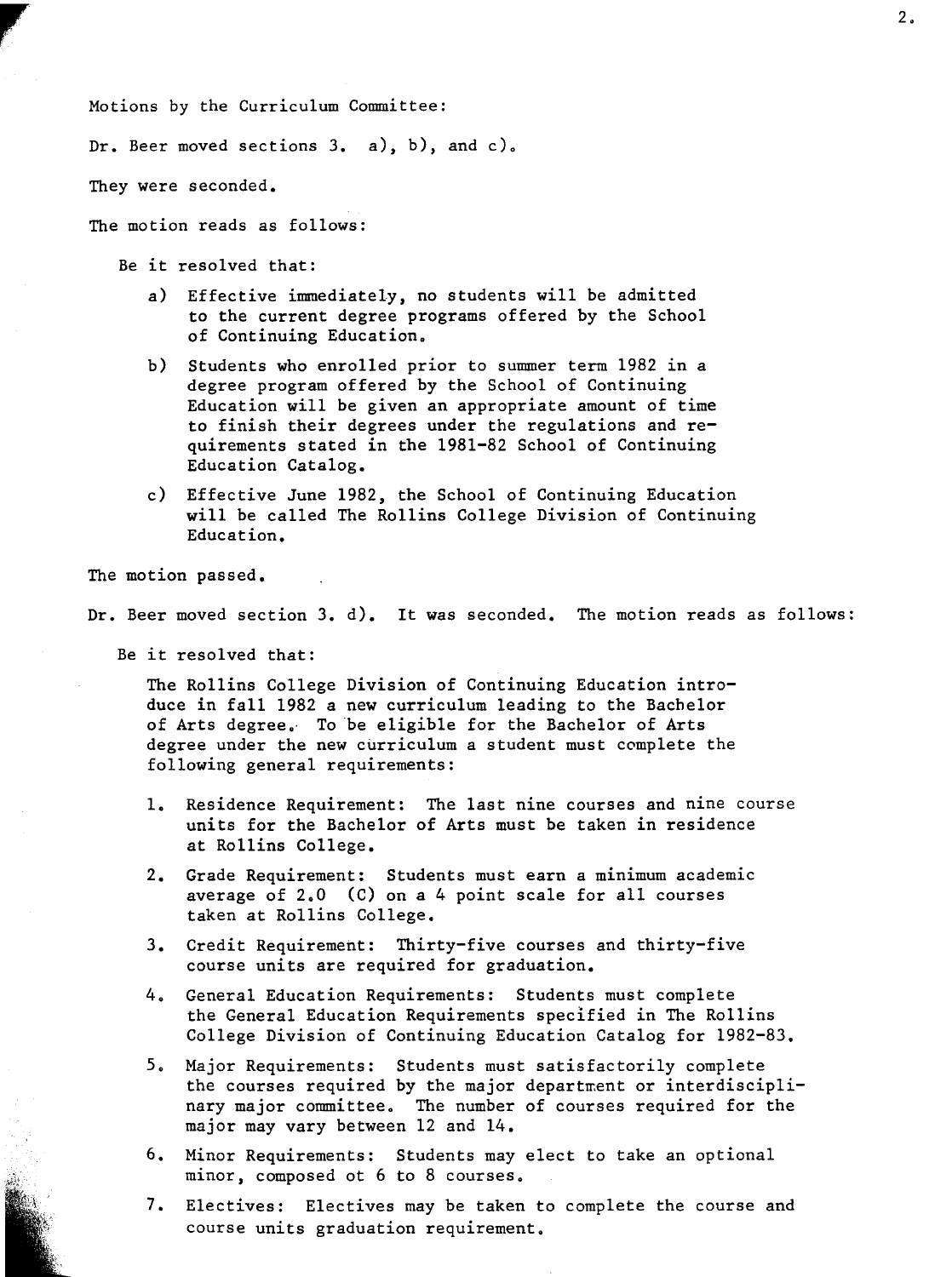There were questions about the general education requirements. Dr. Beer stated that the specific requirements **will** be formulated and presented to the faculty for approval in the near future.

It was brought out in the discussion that the motion does reduce the graduation requirements somewhat. However, they will be more in line with the day program. The courses in DCE will be expected to require the same student academic time as the day program.

The motion passed.

**r** 

Dr. Beer moved sections 3. e) and f). The motion was seconded. The motion reads as follows:

Be it resolved that:

Each interdisciplinary major or minor offered by the Division of Continuing Education will be the immediate responsibility of a faculty coordinator appointed by the Assistant Dean of the Faculty for Continuing Education. All adjunct faculty employed to teach in The Division of Continuing Education must be approved by the coordinator of an interdisciplinary major or minor and by the appropriate academic departments.

Each disciplinary major or minor offered by The Division of Continuing Education will be the immediate responsibility of the appropriate academic department of the College. All adjunct faculty employed to teach in The Division of Continuing Education must be approved by that academic department.

The motion passed.

Dr. Beer moved section 3. g). It was seconded. The motion reads as follows:

Be it resolved that:

Effective Fall term 1982, The Rollins College Division of Continuing Education offer majors and minors to include:

Majors \*\*\*\*\*\*

English Psychology International Affairs Public Affairs Economics Communication Arts Humanities Environmental Studies Minors \*\*\*\*\*\*

French Spanish Speech Mass Communications Theater Women's Studies Business Administration Accounting Economics English Psychology Humanities Environmental Studies

'I 1· I ,